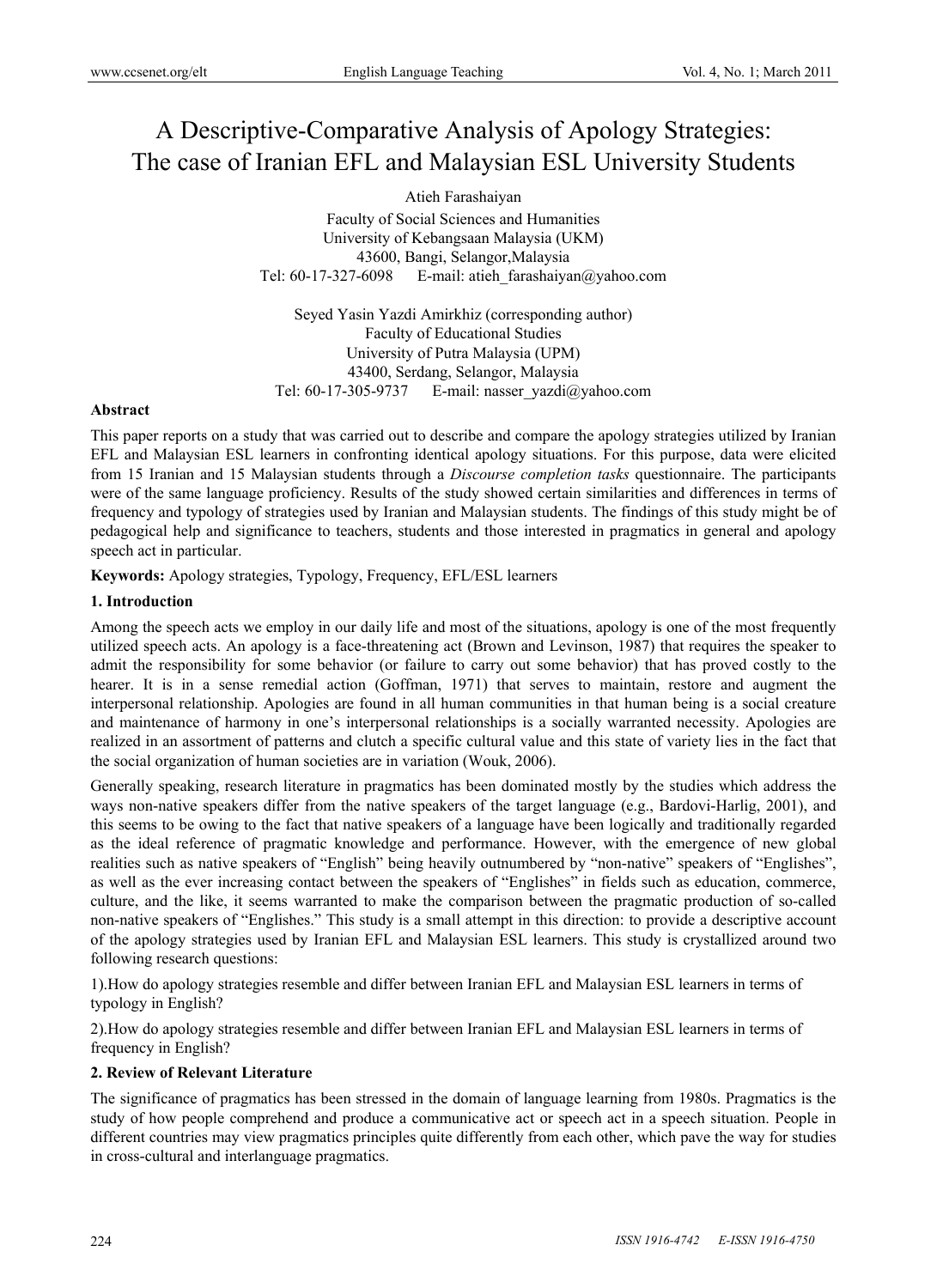As a domain within second language studies, pragmatics is usually referred to as interlanguage pragmatics (ILP), as anology with interlanguage grammar, interlanguage phonology, and the interlanguage lexicon (Kasper & Rose, 2002). Interlanguage pragmatics investigates the learners' development and use of pragmatic knowledge in second language (L2) contexts. In other words, it examines non-native speakers' comprehension, production, and acquisition of linguistic action in L2, or put briefly, ILP investigates how to do things with words in a second language (Kasper, 1998: 184). The study of Interlanguage Pragmatics (ILP) has been touched on widely in the area of second or foreign language acquisition.

Interlanguage pragmatics encompasses some subfields such as speech acts, implicature, routines and so on. Due to the significant importance of speech acts in second language acquisition and use, the focus of this study is on apology speech act. Studies on speech acts have revealed that the same speech act might be realized quite differently across different cultures (Han, 1992). According to Wolfson (1981), "speech acts differ cross-culturally not only in the way they are realized but also in their distribution, their frequency of occurrence, and in the functions they serve". (p.123). besides, it is of the essence to know how speakers in a language community use speech acts in a variety of social contexts.

The different approaches to investigate the speech act of apology can be divided into three categories: (1) cross-cultural, (2) single language, or (3) interlanguage pragmatic approach. The concern of this study is just on interlanguage pragmatic studies.

## *2.1 Interlanguage Studies on Apology*

Unlike cross-cultural and single language studies of apology, studies of interlanguage apologies primarily concentrate on language learners' production of the target language as a second or foreign language.

Trosborg (1987) did the comparison of the speech act of apology between Danish learners of English and native English speakers through role-plays. The results demonstrated that learners of English notably are dissimilar from native English speakers in their use of modality markers.

By means of a DCT, Cordella (1991) investigated the different use of frequency, distribution and function of apology strategies for the comparison of apology strategies in English for Chileans and Australians. The results indicated that there were no significant differences in the frequency of apology strategies but one social factor (gender) notably affected the use of apology in both groups.

In the same line, using verbal DCTs, Linnell, Porter, Stone and Chen (1992) examined the use of apologies. Although their focus was on finding the difference between non-natives and natives in English apology situations, no differences were found between non-native and native speakers in six out of eight apology situations.

By means of a DCT and assessment questionnaire (5 point-rating scale), Bergman and Kasper (1993) investigated Thai and English speakers' perceptions of a committed offense and the choice of apology strategies within a variety of contexts. The results showed that when the speaker is closer to the interlocutor, the offender accepts more responsibility for the offensive act.

In line with Bergman and Kasper's (1993) study, Maeshiba et al. (1996) observed the pragmatic transfer from Japanese to English. He investigated whether pragmatic transfer is influenced by contextual factors or by learners' proficiency level. His participants were four groups (30 Japanese learners of English (Intermediate) JEI, 30 Japanese learners of English (Advanced) JEA, 30 J, 30 E) who completed a DCT incorporating the social perspective. The results showed that the intermediate group transferred their apology behavior from Japanese to English more than the advanced group. This study contrasts Takahashi and Beebe (1987) in that advanced learners transferred more negative pragmatic.

Kim (2001) analyzed Korean and EFL speakers' apology behaviors in terms of different social variables with particular attention to pragmatic transfer of firs language norms. The findings of his study demonstrated the influence of social factors: social distance, social status, age, gender and severity of offense. In regard to the "social status" factor, EFL speakers transferred their L1 pragmatic norms into English when using the "alerter" strategy. With respect to the "age" factor, EFL speakers in the Equal -age group showed the transfer phenomenon from their native pragmatic norms to English. Finally, concerning the "gender" factor, EFL speakers in the male-female group also transferred L1 pragmatic norms by using a higher proportion of the "repetition" strategy than he remaining groups.

It is worth mentioning that substantive claims about the universality of pragmatic principles across cultures and languages should await further research applied in as many new contexts as possible. As Blum-kulka, House and Kasper (1989) also point out, studies of speech acts call for moving away from western cultures to include as many non-western cultures in their scope of study as possible.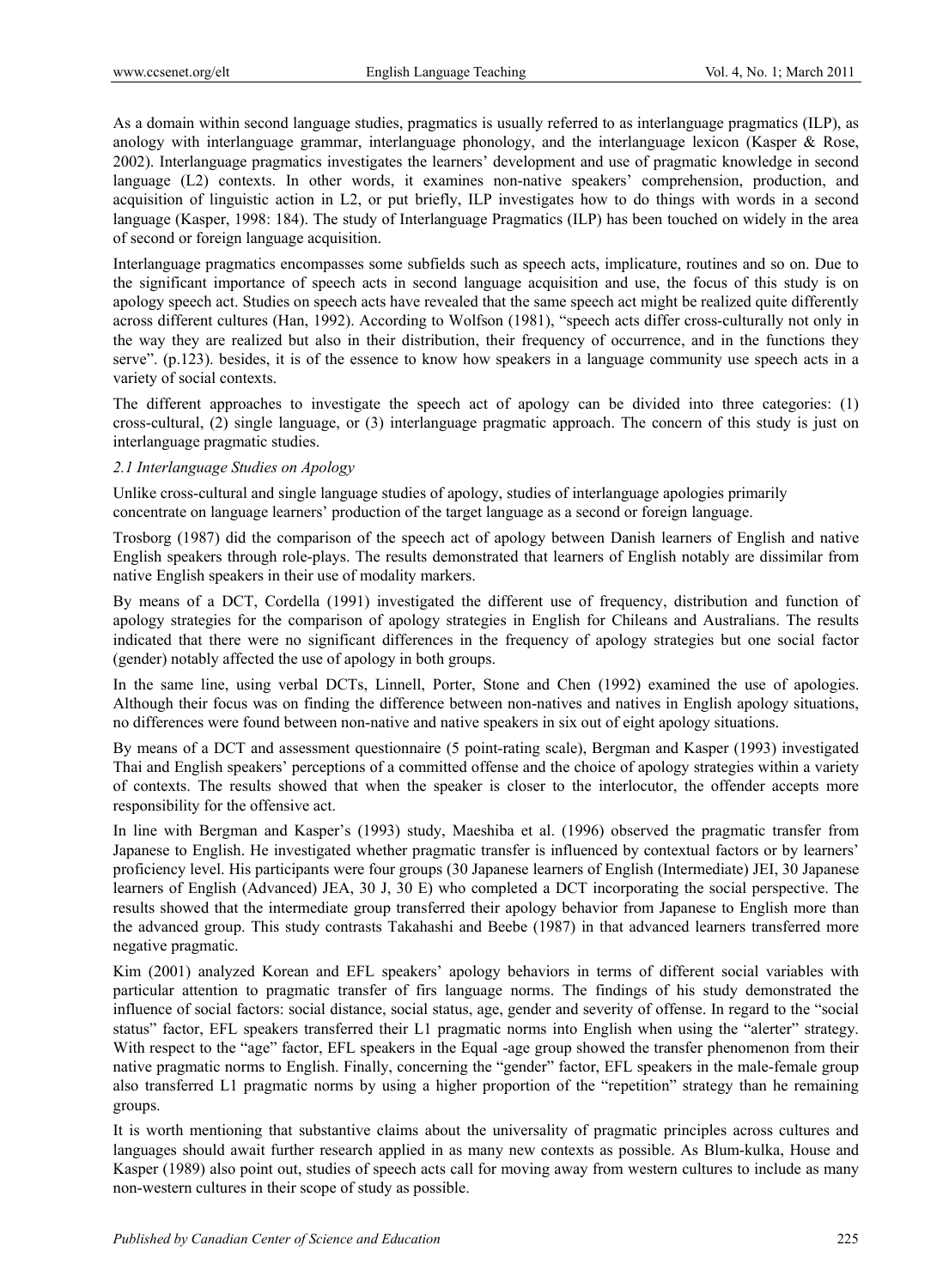The present study is a response to such a call. It intends to extract and categorize the type and frequency of strategies in the speech act of apologizing among Iranians and Malaysians (two non-western cultures). As such, due to the insufficient literature concerning the non-natives' production of apology speech acts, especially in the case of the comparative studies among Iranians and Malays, the direction of this study goes to this domain.

#### **3. Methodology:**

#### *3.1 Participants*

Thirty participants took part in this study: fifteen Iranian and fifteen Malaysian university students studying in different academic fields at Malaysian universities of Putra, Kebangsaan and Malaya. They were selected based on their performance on the TOEFL proficiency test. The rationale behind choosing university students as a source of data collection was a convenience of sampling as well as following from most of the prior studies on speech acts in which the participants had been university students.

#### *3.2 Procedure*

The data in this study were collected through a Discourse Completion Test (here-after DCT). The DCT used in this study included a brief description of the situations and one participant dialogue. In other words, the questionnaire consisted of 12 fixed discourse situations, which a university student is likely to encounter in his/her daily language interactions. The students reading each situation were then supposed to identify themselves with the persons committing the offenses in the situations and write down their normal language reaction in such situations.

#### *3.3 Data Analysis:*

The model used in this study for data classification has been based on Cohen and Olshtain (1981: 113-134) and Olshtain and Cohen (1983: 22-23), as well as on the CCSARP coding manual (Blum-Kulka et al., 1989: 289). The data were analyzed by two raters (researchers themselves) and inter-rater-reliability was established through consensus  $(r=.85)$ .

- (1) Illocutionary Force Indicating Devices (IFIDs)
	- a. An expression of regret, e.g. I'm sorry
	- b. An offer of apology, e.g. I apologize
	- c. A request for forgiveness, e.g. Excuse me/Forgive me/ Pardon me
- (2) Explanation or Account

Any external mitigating circumstances, 'Objective' reasons for the violation, e.g. The traffic was terrible

- (3) Taking on responsibility
	- a. Explicit self-blame, e.g. It is my fault/ my mistake
	- b. Lack of intent, e.g. I didn't mean it
	- c. Expression of self-deficiency, e.g. I was confused/ I didn't see you/ I forgot
	- d. Expression of Embarrassment, e.g. I feel awful about it
	- e. Self- dispraise, e.g. I'm such a dimwit!
	- f.Justify hearer, e.g. You're right to be angry
	- g. Refusal to acknowledge guilt
		- Denial of responsibility, e.g. It wasn't my fault
			- Blame the hearer, e.g. It's your own fault
		- Pretend to be offended, e.g. I'm the one to be offended
- (4) Concern for the hearer, e.g. I hope I didn't upset you/ Are you all right?
- (5) Offer of Repair, e.g. I'll pay for damage
- (6) Promise of Forbearance, e.g. It won't happen again

#### **4. Results**

The data in the table 1 represent the various patterns of apology strategies used by both Iranians and Malaysians in all twelve situations.

As far as research question one is concerned, the present study aimed to provide a descriptive picture of the typology of apology strategies that Iranian and Malaysian students display in dealing with identical apology situations. Examining the typology of the strategies revealed some similarities and differences in Iranians and Malaysians' tendencies towards utilization of apology strategies. From among seventeen types of strategies on the DCT, Iranian participants and Malaysian participants used fifteen and eleven types of strategies, respectively. In other words, Iranians and Malaysians used similar types of strategies in many of the situations (eleven). However, Iranians used four more strategies which were not observed in Malaysians' performance. It should be highlighted that the four strategies exclusively used by Iranians happened to have a very low frequency of occurrence and next to negligible.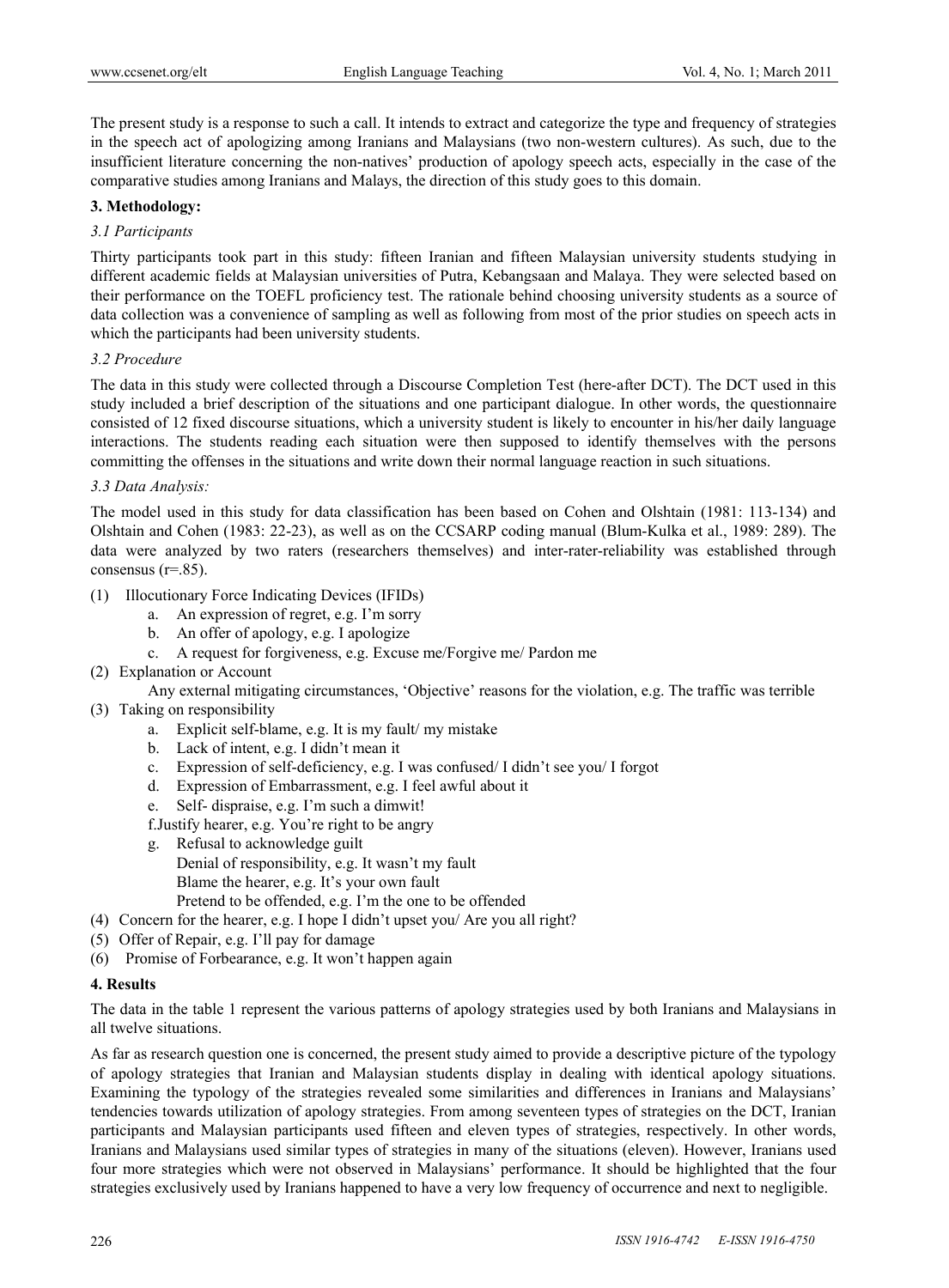As for research question 2, the possible similarities and differences in the frequency of occurrence of the strategies between Iranian and Malaysian participants has been the point of investigation. The findings showed that there are statistically significant differences and similarities in terms of the frequency of strategies used by Iranian and Malaysian respondents.

As indicated in the table 1, in certain situations Iranians and Malaysians have had similar tendencies in utilization of apology strategies. "A request for forgiveness", "explicit self-blame", "self-dispraise", "refusal to acknowledge guilt" and "promise of forbearance" are the strategies with almost similar frequency of occurrence among Malaysians and Iranians. For instance, for both Iranians and Malaysians the use of IFID 'I'm sorry' garnered the highest percentage of use (34% for Iranians and 39% for Malays).

However, in some other situations the frequency of strategies has been considerably discrepant. "An expression of regret", "an offer of apology", "explanation", "lack of intent", "expression of self-deficiency", "concern for the hearer", and "offer of repair" have been the strategies with a different frequency of occurrence among Iranians and Malaysians. For example, whereas "An offer of apology' is the second most frequently-used strategy among Iranians (13%), "offer of repair' has ranked second among Malay participants.

#### **Discussion**

As stated above, in eleven (out of 17) situations Iranian and Malaysian students utilized the same typology of strategies; however, Iranians used four more types of strategies which were not observed in Malaysians' performance. What was more interesting was the low frequency of the four Iranian-specific typologies which was next to negligible. This identicality in opting for the same typologies of strategies among the majority of the participants could be attributed to the more or less same language proficiency of participants. The negligible typological differences in using apology strategies might be ascribed to the individual differences, especially personality-related style preferences, and also language-learner strategies in pragmatic performance. Cohen (2008) in this respect asserts that there exist factors on the learners' side which may uphold or impede their ability to perform speech acts in ways that are appropriate for the given situations in which they find themselves (e.g., their language proficiency, learning style preferences, and personality).

The differences in the frequency of apology can be attributed to respondents' different cultural values and norms because language is so much associated with its culture, and naturally there would be some difficulties in acquiring the nuances in language that are so culture-bounded. Therefore, this may result in different frequency of the use of pragmatic strategies, especially speech acts strategies among various cultures.

In terms of similarities, Iranian and Malaysian societies, as two non-western countries, are reported to be traditionally non-egalitarian societies as opposed to American as a super-egalitarian society (Beeman, 1988). Thus, a speaker chooses his/her strategy based on the hierarchical differences (e.g. social status, social distance) between the speaker and his/her hearer. In other words, their choice of strategy depends on whether they are apologizing to a professor, a classmate, a teacher, a close friend, or a stranger. Observing the hierarchy factor, they made use of similar strategies in a variety of social contexts.

The use of " an expression of regret" and " an offer of apology" as the first and second most frequently used strategies respectively, by Iranian learners can be attributed to respondents' L2 apology development which commences with the formulaic stage. The emergence of other strategies in the later development stage may indicate that in addition to linguistic features of apology strategies, other factors such as the saliency of the strategy in performing the apology or instruction also determine the choice of the strategy. The expression ''I'm sorry/sorry" is the most essential strategy in the apology speech act, which was evidenced by the findings of the present study and several other studies (e.g., Bardovi-Harlig et al., 2008; Olshtain and Cohen, 1983; Rintell and Mitchell, 1989; Trosborg, 1995) showing that it is the most commonly used apology strategy , and therefore is acquired earlier. The ''request for forgiveness" strategy, on the other hand, may only be required for the situations with higher severity of offense. Trosborg (1995) also discovered that the ''forgiveness" strategy was less frequently used by both the native speaker group and the non-native speaker groups among IFID strategies.

Regarding the Malaysians' strategy use, their use of "expression of regret" as the first most frequently used strategy, "offer of repair" as the second and "explanation" as the third strategy can be attributed to the negative impact of their L1 linguistic and sociocultural rules on the sociopragmatic competence in the production of apologies in English. Additionally, it stems from the rules of speaking in Malay owing to the fact that traditionally, the Malays value indirectness in speaking as to save face of others and maintaining good relationship among the interlocutors and the society as whole. When faced with uncomfortable situations, they will try to control their anger, to avoid saying anything or even deal with those situations face to face (Mustafa ,2002:103-104; Abdullah ,1996:30; Jamaliah , 1995:34).This is because, in the Malay culture, sometimes the show of tolerance and understanding via silence and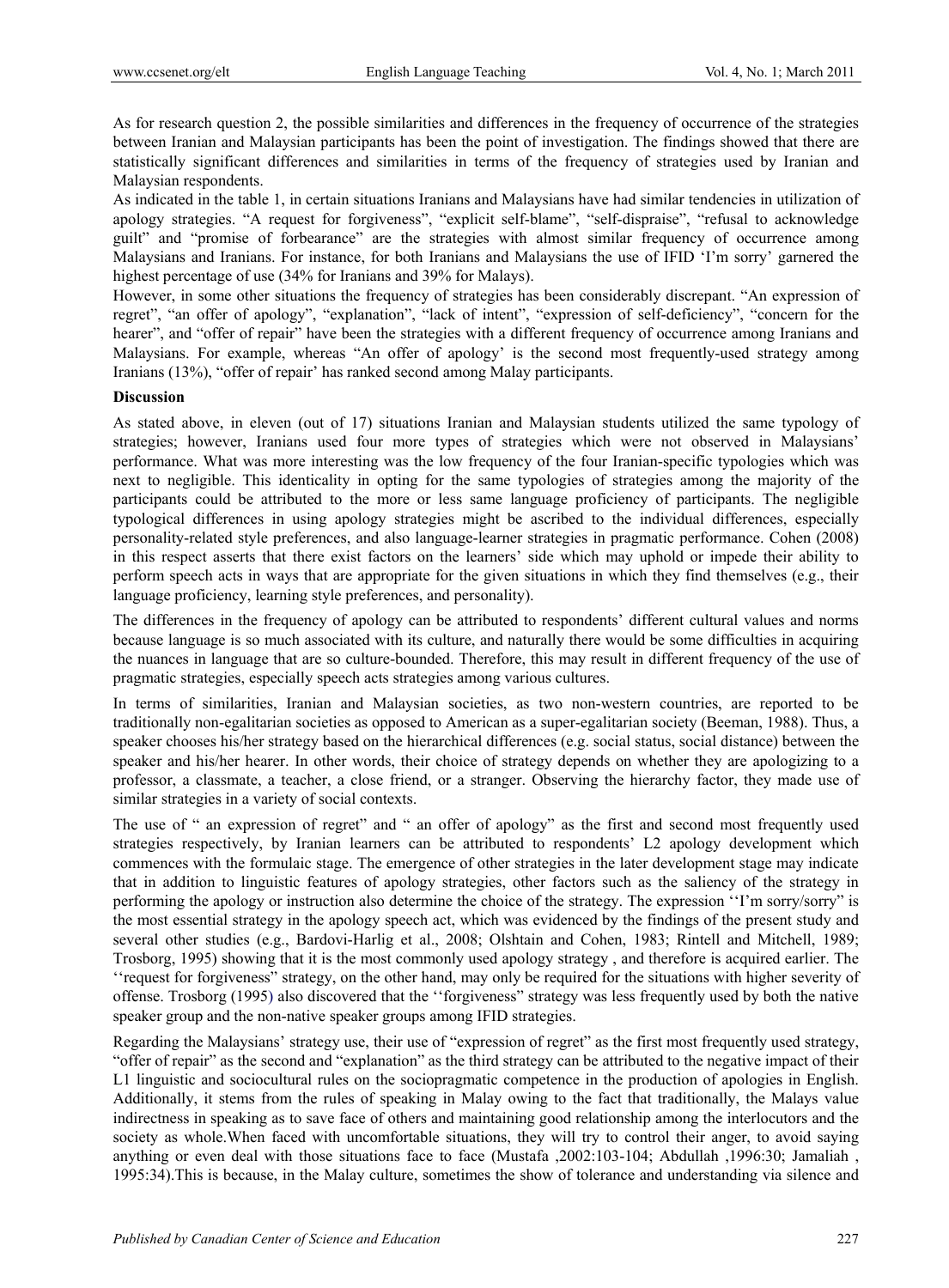avoidance of responses are valued more than objective and rational excuses.These are all due to the emphases in being cultured and refined.Discontent, if expressed, will be done indirectly so as to avoid overt confrontation and arouse feelings of discomfort in the other party.This explains why Malays are more inclined to state what should be said rather than say what they really feel.

#### **5. Conclusions**

The findings of this study, though small in scale, suggest that the pragmatic performance of students hinges on certain factors other than language proficiency. The participants were of more or less the same level of proficiency, however in certain cases they dealt with identical apology situations quite differently. For example, Malaysian students resorted to fewer strategies in apologizing in comparison with their Iranian counterparts. Such discrepancies might be attributed to a host of factors such as socio-economic and sociocultural backgrounds of the students, negative transfer of pragmatic norms from their L1 , the EFL/ESL status of the learners, to name a few. Typologically speaking, the differences between Iranian and Malays are attributable to mostly the characteristics of the given respondents such as learning style preferences, test-taking strategy preferences and personality.

# **6. Limitations and suggestions for future research**

First and foremost, the size of the population was small and the participants were solicited from the university students majoring in different academic fields, namely, postgraduate students at three Malaysian universities. Therefore, hardly can the findings be generalized beyond this group. One can broaden the results by incorporating other participants out of the academic context. Secondly, the data were collected through a DCT; therefore, it can be hardly claimed that the collected data are exactly the same as naturally occurring interactional data, in that what one claims to do in a given situation is not necessarily the same as what one may actually do in a real life situation. Capitalizing on diaries (self-reports) and ethnographic observation could be methodologically reliable ways of collecting authentic data. Thirdly, the situational factors (Social power, social distance and imposition) were not considered in the analysis of the results. Last but not least, in this study gender of the participants and the residency duration of Iranian students in Malaysian context were not considered, therefore it is suggested that the future studies should take care of such variables.

## **References**

Abdullah, A. (1996). *Going Glocal: Cultural Dimension in Malaysian Management*. Kuala Lumpur: MIM.

Bardovi-Harlig, K. (2001). Evaluating the empirical evidence: grounds for instruction in Pragmatics. In K. R. Rose & G. Kasper (Eds.), *Pragmatics in Language Teaching*. New York: Cambridge University Press.

Bardovi-Harlig, K. , Rose, M., & Nickels, E. L. (2008). The use of conventional expressions of thanking, apologizing, and refusing. In Bowles, M. et al. (Eds), *Selected Proceedings of the 2007 Second Language Research Forum.* Cascadilla Proceedings Project, Somerville, MA, pp. 113- 130.

Beeman, W. O. (1988). Affectivity in Persian Language Use. *Culture, Medicine and Psychiatry, 12,* 9-30.

Bergman, M. & Kasper, G. (1993). Perception and performance in native and nonnative apology.In: Kasper, G. and Blum-Kulka, S. (Eds.), *Interlanguage Pragmatics*. (pp.82-107). New York, NY: Oxford University Press.

Blum-Kulka, S., House, J., & Kasper, G. (Eds.). (1998). *Cross-cultural Pragmatics: Request and apologies. Advances in Discourse Processes.* Vol 31, Norwood, NJ: Ablex Publishing Corporation.

Brown, P. & Levinson , S. (1987). *Politeness: Some universals in language usage*. Cambridge: Cambridge University Press.

Cohen, A. . (2008). Teaching and assessing L2 pragmatics: What can we expect from learners? *Language Teach*, 41,213-235.

Cohen, A. & Olshtain, E. (1981). Developing a measure of sociolinguistic competence: The case of apology. *Language Learning, 31*, 113-134.

Cordella, M.(1991). Spanish speakers apologizing in English: A cross-cultural pragmatics study. *Australian Review of Applied Linguistics*, 14, 115-138.

Goffman, E. (1971). *Relations in public: Microstudies of the public order*. Harmondsworth: Penguin.

Jamaliah, M. A. (1995). Indirectness in Malay Diplomacy: with particular reference to Business Dealings and Labor Relations, *Jurnal Bahasa Moden*,9, 19-28.

Kasper, G. (1998). Interlanguage Pragmatics. In H. Byrnes (Ed.),*Learning Foreign and Second Languages: Perspectives in Research and Scholarship* (PP.183-208). New York: The Modern Language Association of America.